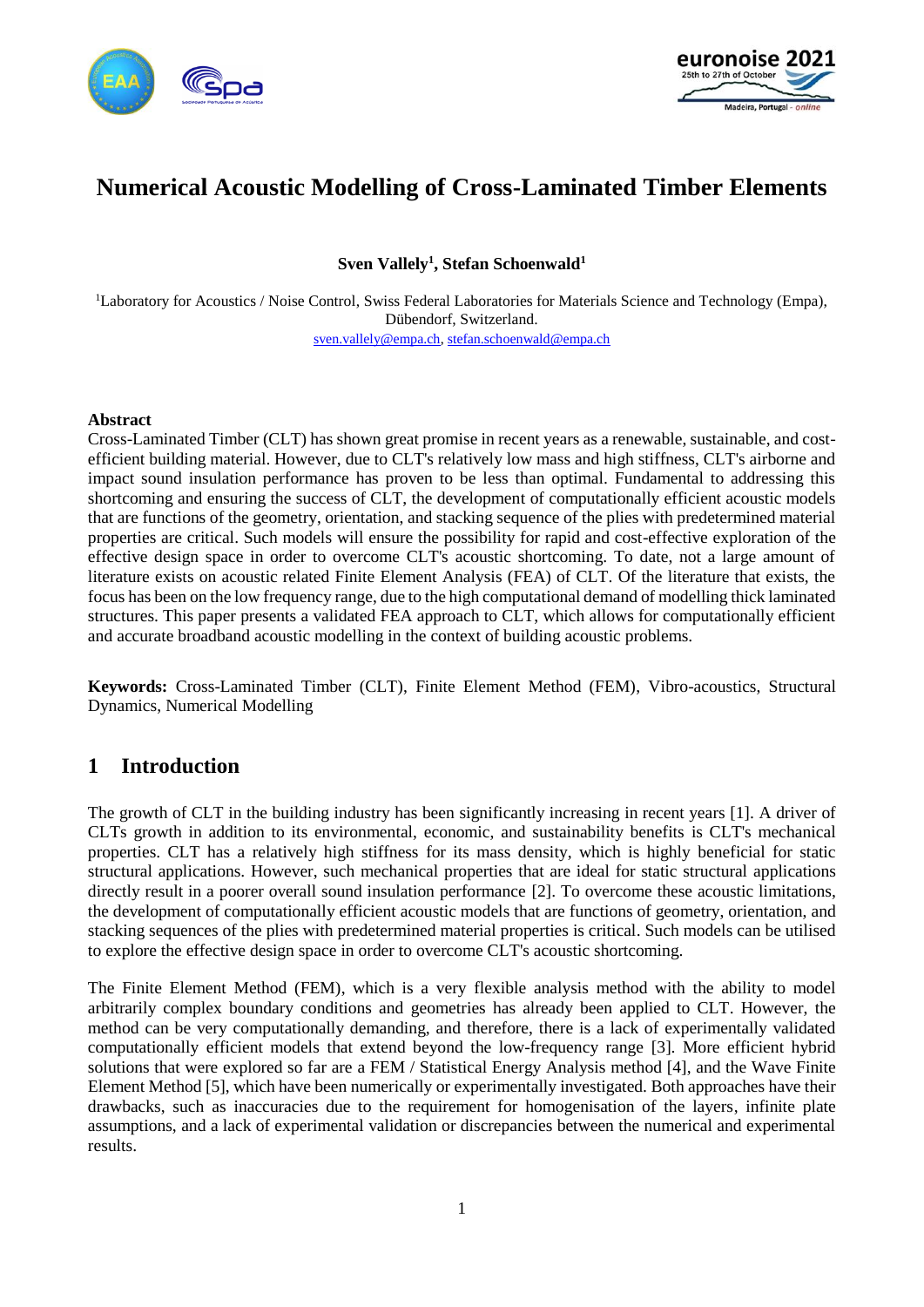

Efficient modelling techniques in FEM can extend FEM models from the low- to the mid- and high-frequency ranges while retaining the flexibility and accuracy of FEM modelling. This contribution puts forwards ideas to achieve computationally efficient broadband models for CLT in the context of building acoustics with FEM. Layerwise experimentally validated shell and solid element models are presented. These models are benchmarked with considerations such as solution method, and solution intervals for time-harmonic analyses. Further, consideration is given to the influence of older and newer hardware on the runtime of these models.

### **2 Analysis and Evaluation Tools**

#### **2.1 Spatially Averaged Squared Velocity**

For broadband analyses in vibro-acoustics, it can be cumbersome to deal with the responses of the individual eigenfrequencies and associated eigenmodes, since potentially thousands of these eigenfrequency-eigenmode pairs are required to constitute the broadband response of the system. Therefore, the spatial average of the square of the surface response velocity  $\overline{|v|^2}$  is a useful metric for broadband analyses.  $\overline{|v|^2}$  is defined as [6],

$$
\overline{|v|^2} = \frac{1}{m_{tot}} \iint \rho_A(x, y) |v(x, y)|^2 dxdy.
$$
 (1)

 $|v|^2$  is equal to the total energy of the vibrating system divided by the total mass  $m_{tot}$  of the vibrating system. The function  $\rho_A(x, y)$  is the area mass density and  $v(x, y)$  is the complex velocity distribution of the system. For a point force excitation,  $|\overline{v}|^2$  is directly dependent on the summation of the eigenfunctions and angular eigenfrequencies, the proximity of the angular excitation frequency to the individual eigenfrequencies, and the location of the point force [6].  $|\nu|^2$  is also directly proportional to the radiated sound power of the system at a given frequency [6].

In the following studies,  $|v|^2$  is normalised by the square of the modulus of the point excitation force,

$$
\overline{|Y(\omega)|^2} = \frac{\overline{|v(\omega)|^2}}{|\overline{F_t(\omega)}|^2}.
$$
\n(2)

 $|\overline{Y(\omega)}|^2$  is the spatially averaged squared transfer mobility.

### **3 Method**

#### <span id="page-1-0"></span>**3.1 Experiment**

The CLT plate considered in this work was a 5-ply plate with dimensions 5.73 m  $\times$  2.38 m  $\times$  0.200 m including an approximately 100 mm half lap joint. The stacking sequence of the plate was  $[0/90/\overline{0}]_S$  with 40.0 mm thick plies. In order to emulate free boundary conditions, the plate was supported by three air jacks as depicted in [Figure 1.](#page-2-0) It was dynamically excited on the underside with an inertial shaker using a sine sweep signal. The inertial shaker is circled in red in [Figure 1a](#page-2-0). The plate was excited at three different points to ensure that all of the modes of interest were adequately excited. The three excitation points are depicted schematically in [Figure](#page-2-0)  [1b](#page-2-0) as  $F_1$ ,  $F_2$ , and  $F_3$ . Excitation point  $F_1$  is considered for the benchmarking studies in this paper. In [Figure 1b](#page-2-0), where the lower left-hand corner of the plate has the planar coordinates (0 m,0 m), the planar coordinates of the excitation point  $F_1$  was (0.04 m,0.05 m). The surface velocity of the topside of the plate was measured from above with a Polytech Scanning Laser Doppler Vibrometer on a rectangular  $16 \times 39$  grid of points, as depicted approximately in [Figure 1b](#page-2-0).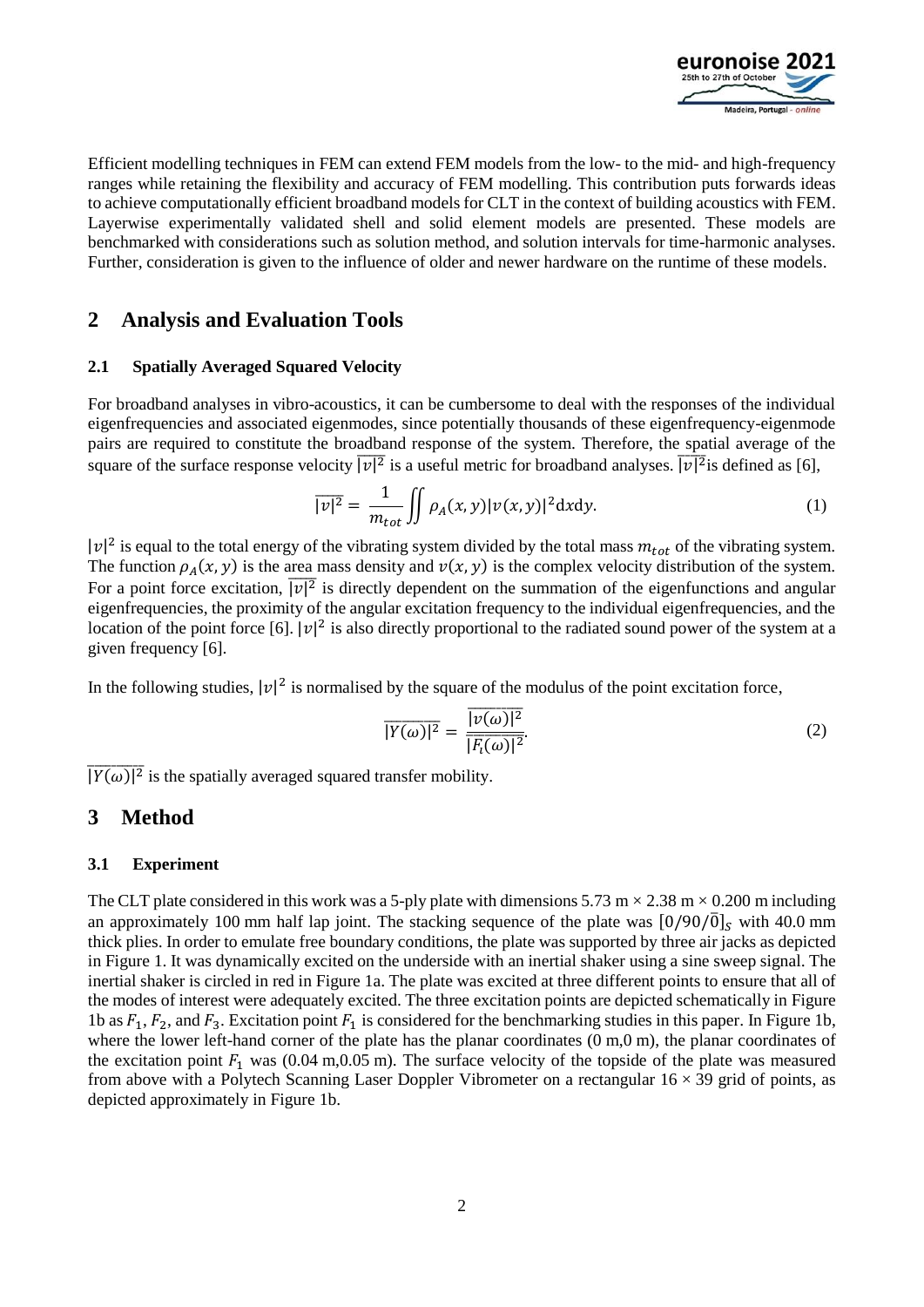



<span id="page-2-0"></span>Figure 1 – Experimental set-up. (a) Photo of the experimental set-up. (b) 2D schematic indicating the plate dimensions, air-jack support locations, approximate measurement grid, and location of the three excitation points  $F_1$ ,  $F_2$ , and  $F_3$ .

#### **3.2 Numerical Modelling**

The CLT plate is modelled numerically using FEM with Ansys Academic Research Mechanical, Release 2020 R2. In the numerical modelling of the geometry and the material properties of the CLT plate, each layer is assumed to be homogenous and orthotropic. The geometry of the CLT plate was represented and analysed in two different ways as presented in [Figure 2.](#page-3-0) The first method, in [Figure 2a](#page-3-0), involved a two-dimensional (2D) representation where the layers are implicitly modelled. This 2D representation was discretised with a mapped quadrilateral mesh, as shown in [Figure 2c](#page-3-0). The second method, in [Figure 2b](#page-3-0), involved a three-dimensional (3D) representation with explicitly modelled layers. This 3D representation was discretised with a mapped hexahedral mesh, as shown i[n Figure 2d](#page-3-0). The global mesh size was 40 mm for both the 2D and 3D geometries. This global mesh size corresponded to one element through the thickness of each layer in the 3D geometry.

For modelling the orthotropic elastic material properties of CLT. The Ansys shell element SHELL281 and solid element SOLID186 were chosen for the 2D and 3D geometries respectively. Both elements have the option for orthotropic material definitions and are depicted in [Figure 3a](#page-3-1) and [Figure 3b](#page-3-1) respectively. The orientation of the layers of the CLT plate –  $[0/90/\overline{0}]_S$  – for the SHELL281 and SOLID186 models are depicted schematically in [Figure 3c](#page-3-1). The orthotropic elastic material properties of the layers were obtained via a model updating process using SHELL281 elements. The objective function was defined as the root mean square difference of numerical and experimental eigenfrequencies weighted by their respective modal assurance criterion value, which was then minimised with a gradient-based single-objective optimisation algorithm. The density of the plate was derived from weighing the plate and the material damping was derived using the Power Injection Method [6]. The applied material properties are presented i[n Table 1.](#page-4-0)

Time-harmonic structural dynamic analyses were conducted for both of the models with free boundary conditions. Both the Mode-Superposition (MSUP) and the Full harmonic (FULL) analysis methods were considered. The parameters used for the validation and benchmark studies are summarised in [Table 2](#page-4-1) and [Table 3](#page-4-2) respectively. Linear and logarithmic solution intervals were considered for the benchmark studies. The harmonic excitation force of the inertial shaker was modelled as a point force on the node nearest to the physical location. The point force was set as 1 N in order to directly obtain the transfer mobility function. The models were benchmarked across two workstations with the general hardware specification of the workstations summarised in [Table 4.](#page-4-3) All of the solutions were set to run in-core with distributed memory parallel on 4 cores.

For post-processing, the velocity of each node on the measurement surface of the plate was extracted as a function of frequency. The surface velocity response of the nodes were then mapped using two-dimensional linear interpolation to the points on the experimental measurement grid. Lastly, the spatially average squared transfer mobilities were calculated for direct comparison with the experimental results.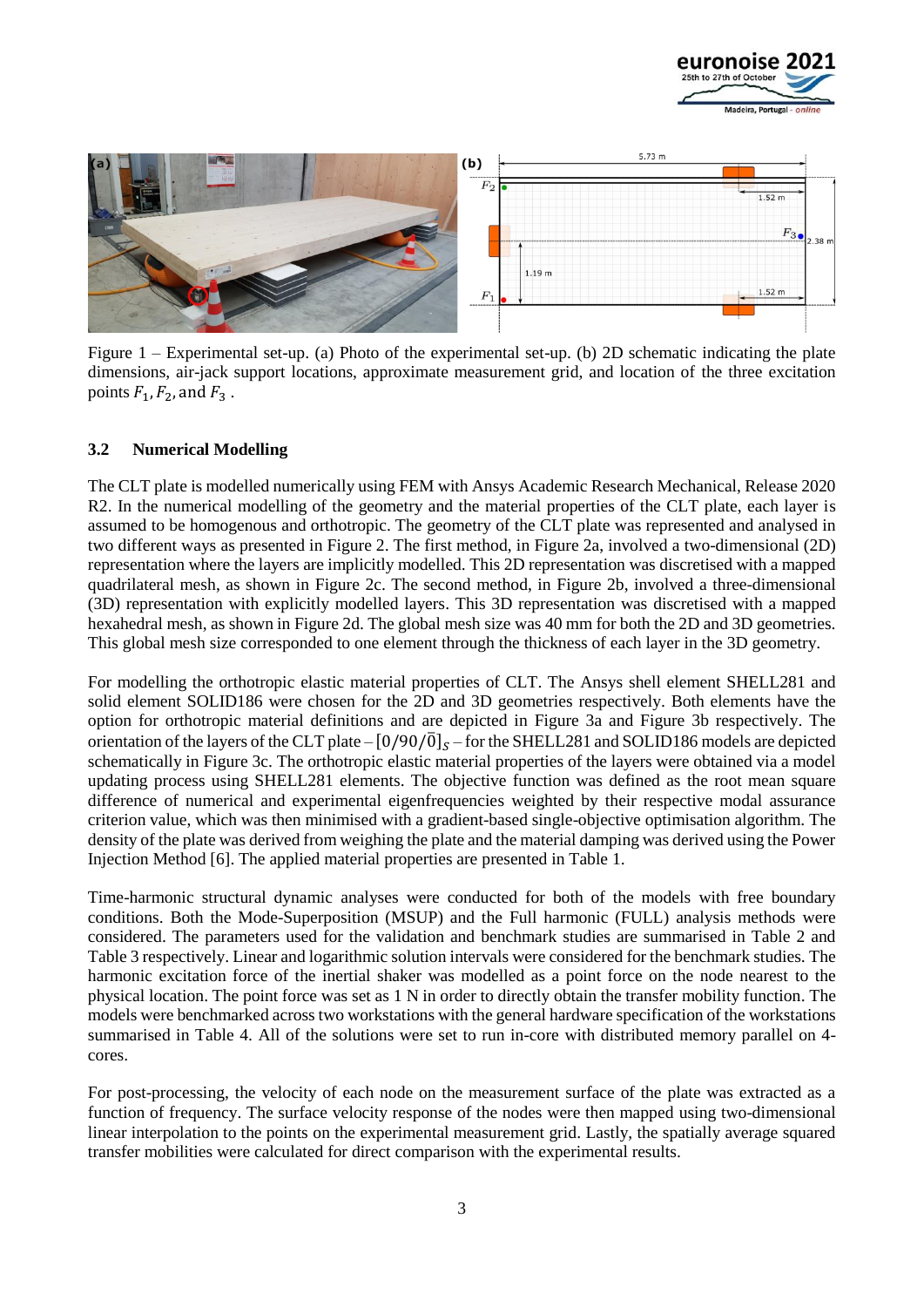



<span id="page-3-0"></span>Figure 2 – Wireframe representation of the CLT plate with continuous and discretised (meshed) geometries. (a) 2D continuous representation with cross-section diagonally inset. (b) 3D continuous representation with cross-section diagonally inset. (c) 2D discretised geometry with a mapped quadrilateral mesh. (d) 3D discretised geometry with a mapped hexahedral mesh.



<span id="page-3-1"></span>Figure 3 – Utilised elements and the orientations of the layers of the CLT plate. (a) SHELL281: 8-node structural shell element [7]. (b) SOLID186: 20-node structural solid element [7]. (c) Schematic depicting the implemented layer-orientations of the CLT plate.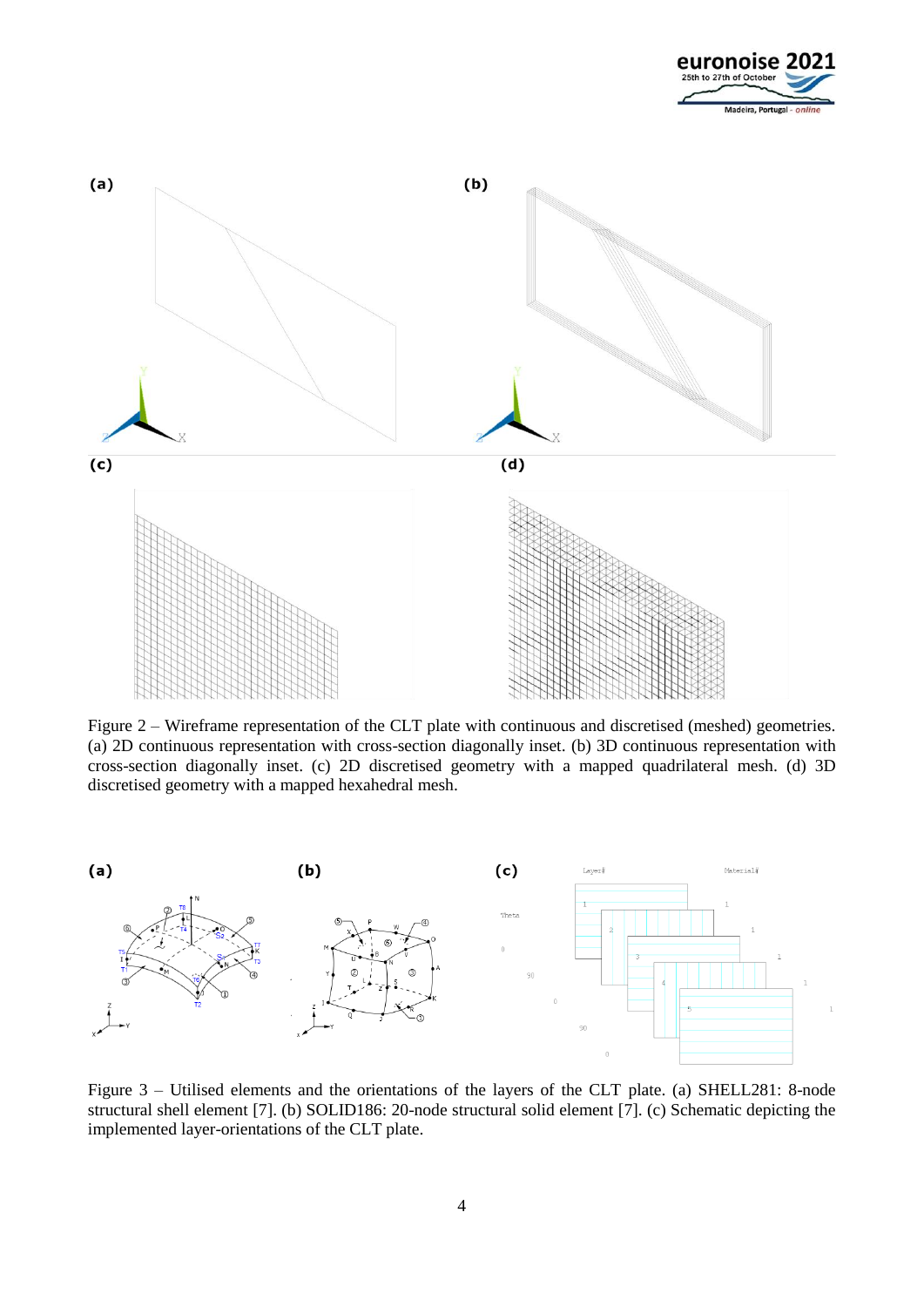

<span id="page-4-0"></span>

| <b>Density</b>               | <b>Damping Ratio</b> | <b>Elastic Moduli (GPa)</b> |       |       | Poisson's Ratio (1) |          |          | <b>Shear Moduli (GPa)</b>           |             |          |
|------------------------------|----------------------|-----------------------------|-------|-------|---------------------|----------|----------|-------------------------------------|-------------|----------|
| $\rho$ (kg.m <sup>-3</sup> ) |                      |                             |       | E,    | $v_{xy}$            | $v_{vz}$ | $v_{xz}$ | $\mathbf{G}_{\mathbf{r}\mathbf{v}}$ | $G_{\nu z}$ | $G_{xz}$ |
| 444                          | 0.00850              |                             | 0.999 | 0.999 | 0.100               | 0.300    | 0.100    | 0.748                               | 0.176       | 0.538    |

Table 1 – Material properties of the CLT plate layers.

Table 2 – Parameter settings for the harmonic analysis validation studies.

<span id="page-4-1"></span>

|          |             |                                     | <b>Frequency Range</b>                                           |       |      |  |
|----------|-------------|-------------------------------------|------------------------------------------------------------------|-------|------|--|
| Element  |             | Analysis No. of Modes Extracted (1) | <b>Beginning (Hz)</b><br>$\text{End (Hz)}$<br>No. Substeps $(1)$ |       |      |  |
| SHELL281 | <b>MSUP</b> | 1800                                |                                                                  | 177.5 | 2840 |  |
|          | <b>FULL</b> | N/A                                 | 177.5                                                            | 3565  | 2710 |  |
| SOLID186 | <b>MSUP</b> | 1800                                |                                                                  | 177.5 | 2840 |  |
|          | FULL.       | N/A                                 | .775                                                             | 3565  | 2710 |  |

Table 3 – Parameter settings for the harmonic analysis benchmark studies.

<span id="page-4-2"></span>

|                | <b>Analysis</b> | <b>No. of Modes Extracted</b> |                  | <b>Frequency Range (Linear / Log)</b> |                    |  |  |
|----------------|-----------------|-------------------------------|------------------|---------------------------------------|--------------------|--|--|
| <b>Element</b> |                 | [1]                           | Beginning $(Hz)$ | $\text{End (Hz)}$                     | No. Substeps $(1)$ |  |  |
| SHELL281       | <b>MSUP</b>     | 1800                          |                  | 3565/3565                             | 2852/700           |  |  |
|                | <b>FULL</b>     | N/A                           | 0/10             |                                       |                    |  |  |
| SOLID186       | <b>MSUP</b>     | 1800                          |                  |                                       |                    |  |  |
|                | <b>FULL</b>     | N/A                           |                  |                                       |                    |  |  |

Table 4 – General specifications of the workstations used for benchmarking the models.

<span id="page-4-3"></span>

| <b>Computer ID</b>                   |                              | A                                 | B                                                            |  |
|--------------------------------------|------------------------------|-----------------------------------|--------------------------------------------------------------|--|
|                                      | Manufacturer                 | Intel                             | Intel                                                        |  |
| <b>Central Processing Unit</b>       | Model                        | $2 \times$ Xeon CPU E5-2620<br>v2 | $2 \times$ Xeon Gold 6248R<br><b>CPU</b>                     |  |
| (CPU)                                | No. Cores $(1)$              | 12 $(2 \times 6)$<br>2.10         | 48 $(2 \times 24)$<br>2.99                                   |  |
|                                      | Launch Date                  | Q3 2013                           | Q1 2020                                                      |  |
|                                      | Manufacturer                 | Kingston / Hynix                  | Samsung                                                      |  |
|                                      | Type                         | DDR <sub>3</sub>                  | DDR <sub>4</sub>                                             |  |
| <b>Random Access Memory</b><br>(RAM) | Capacity (GB)                | 96 ( $12 \times 8$ GB)            | 768 ( $12 \times 64$ GB)                                     |  |
|                                      | Config. Clock Speed<br>(MHz) | 1600                              | 2933                                                         |  |
|                                      | Manufacturer                 | Samsung                           | HP                                                           |  |
| <b>Storage</b>                       | Model(s)                     | 970 EVO Plus NVMe<br><b>SSD</b>   | $7 \times$ HP Z Turbo Drive<br>Quad Pro [RAID 0]<br>config.] |  |
|                                      | Capacity (TB)                | 2                                 |                                                              |  |
| <b>Operating System</b>              | Edition                      | Windows 10 Education              | Windows Server 2019<br>Standard                              |  |
|                                      | Version                      | 1909                              | 1809                                                         |  |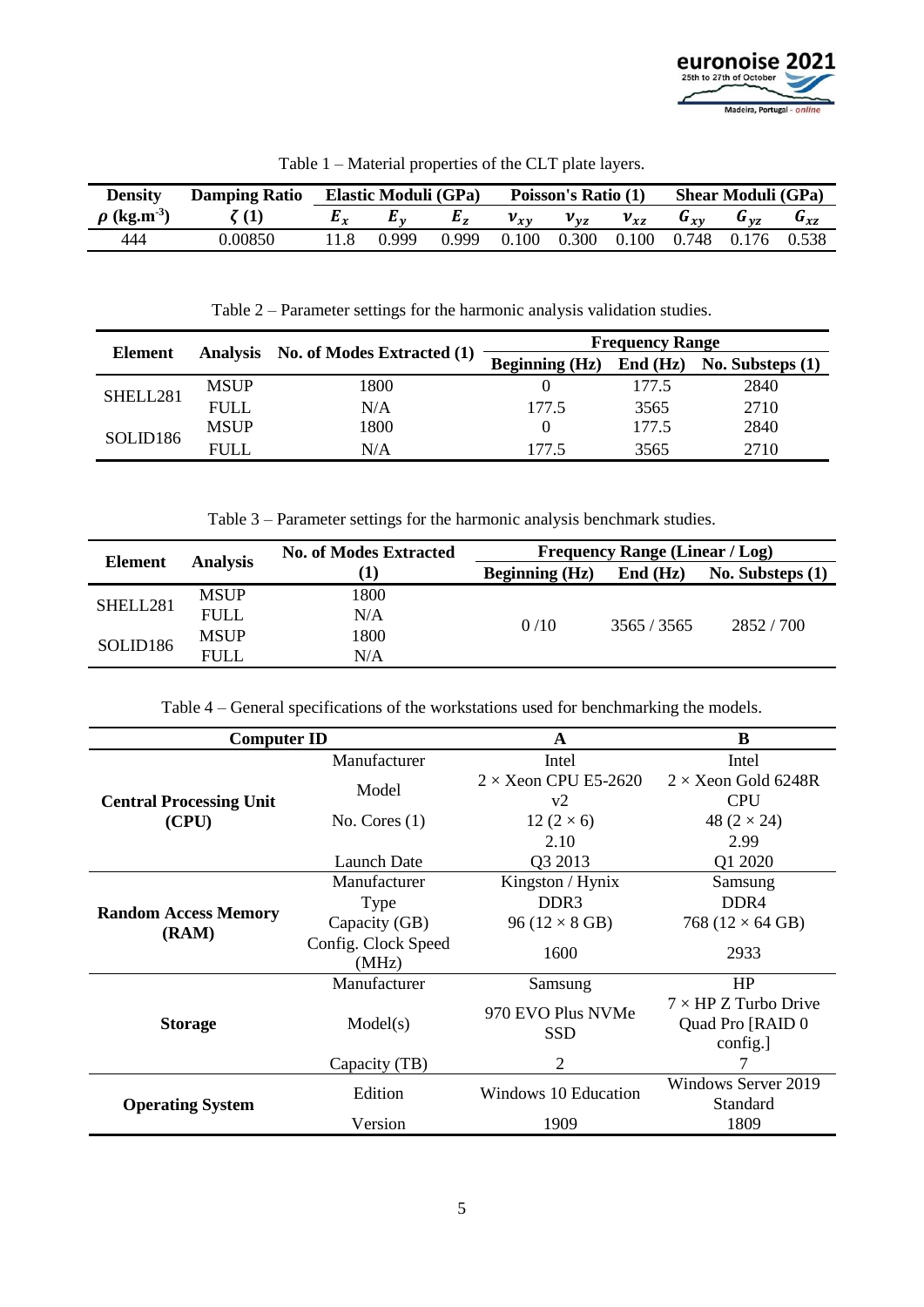

## **4 Results and Discussion**

#### **4.1 Model Validation**

The spatially averaged squared transfer mobilites derived from experiment and simulation excited at  $F_1$  (Sec. [3.1\)](#page-1-0) are plotted in [Figure 4.](#page-6-0) A frequency range from 17 Hz to 3564 Hz is considered. This frequency range captures the response of the first mode at approximately 19 Hz and the overall low-, mid-, and high-frequency dynamic response of the plate.

Considering the left-hand axis of [Figure 4a](#page-6-0), the  $|\overline{Y}|^2$  levels of the experiment and simulation with SHELL281 elements are plotted. The  $|\overline{Y}|^2$  values are seen to have an excellent agreement until approximately 500 Hz. From 500 Hz until 2000 Hz, there is a very good agreement with the overall  $\overline{|Y|^2}$  levels, however, the peaks and troughs do not always line up. From 2000 Hz onwards, there is a divergence in the  $|\overline{Y}|^2$  levels. However, this divergence between the experimental and simulation results can be attributed to an inaccurate force reading during the experiment. Considering the right-hand axis in [Figure 4a](#page-6-0), input force levels at the excitation point are plotted. This input force was used to derive the experimental  $\overline{|Y|^2}$  levels. The signal appears to be relatively smooth and have little noise from 17 Hz to 2000 Hz. From 2000 Hz onwards, the signal appears to be noisy, and an inverse relationship is evident between the input force and the  $\sqrt{|\overline{Y}|^2}$  levels. This inaccuracy of the reading is likely due to the contact interface of the transducer mounting.

Considering [Figure 4b](#page-6-0), the  $|\overline{Y}|^2$  levels from experiment and simulation with SOLID186 elements are plotted. Similar to the SHELL281 model presented in [Figure 4a](#page-6-0), an excellent agreement in the  $|\overline{Y}|^2$  levels is seen from 17 Hz to 500 Hz. From 500 Hz until approximately 1800 Hz, there is a very good agreement with the overall  $|\overline{Y}|^2$  levels, however the peaks and troughs do not always agree. From 1800 Hz until approximately 2800 Hz, the levels diverge and converge again. This divergence in  $\overline{|Y|^2}$  levels can be attributed due to an inaccurate force reading during experiment, as discussed prior for [Figure 4a](#page-6-0). From 2800–3564 Hz, there is a very good agreement between the experiment and simulation levels. Comparing the simulation results of the SHELL281 and SOLID186 models in [Figure 4a](#page-6-0) and [Figure 4b](#page-6-0) respectively,  $|\overline{Y}|^2$  responses of the models are seen to be very similar across most of the considered frequency range, but not identical. Considering the responses from 17–500 Hz, the SOLID186 elements appear to be stiffer than the SHELL281 elements. This difference in stiffness is likely due to the SOLID186 elements having only translational degrees of freedom while the SHELL281 elements have both translational and rotational degrees of freedom. From 500–1000 Hz, the SOLID186 model appears to be slightly more accurate, with the peaks and troughs lining up with those of the experimental slightly better than the SHELL281 model. From 1000–2000 Hz, the response of the SHELL281 model appears to be more accurate, with the  $|\overline{Y}|^2$  levels more closely following those of the experiment than the SOLID186 model. From approximately 2800 Hz onwards, the SOLID186 elements are more accurate than the SHELL281 elements with the SHELL281 model underestimating the levels by approximately 10 dB. From 2800 Hz, the limitation of the 2.5-dimensional nature of the shell elements may be seen. The thickness modes have cut-on and their influence is now non-negligible. These thickness modes are not captured with the 2D geometry of the SHELL281 model, but are captured with the 3D geometry of the SOLID186 model. Overall, the SHELL281 is still very accurate for calculations including up until the nominal 2500 Hz octave band.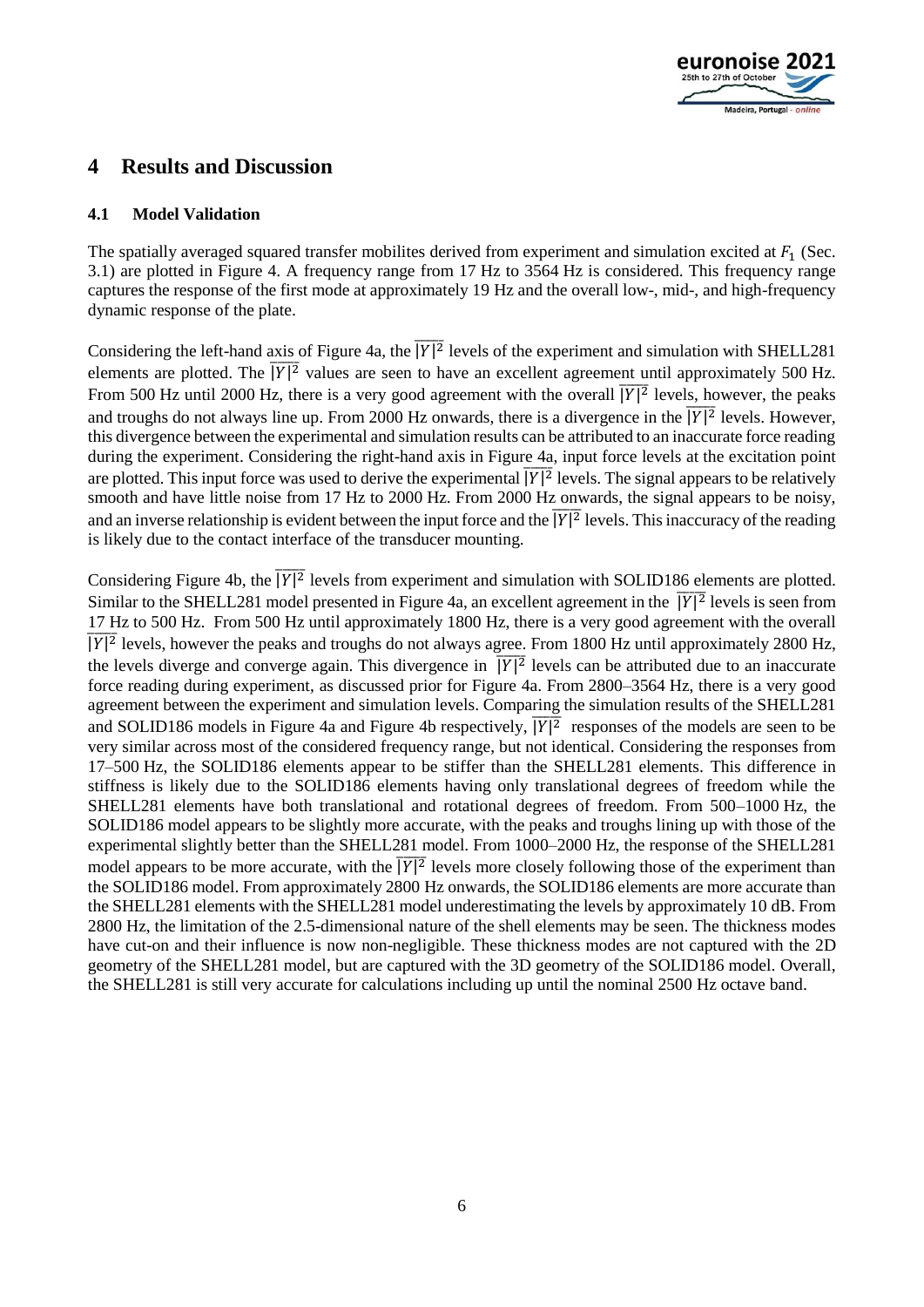



<span id="page-6-0"></span>Figure 4 – Frequency response functions of experimental results and the validated FE models from 17 Hz to 3654 Hz for  $F_1$ . Left axis: Experimental and numerical spatially averaged squared transfer mobilities ( $|Y|^2$ ). Right axis: Measured experimental input force of the shaker at the excitation point. (a) SHELL281. (b) SOLID186.

#### **4.2 Benchmarking**

The  $|\overline{Y}|^2$  levels of the MSUP and FULL solution methods are presented in [Figure 5](#page-7-0) for the SHELL281 and SOLID186 models. The solution methods for both the SHELL281 model in [Figure 5a](#page-7-0) and SOLID186 in [Figure](#page-7-0)  [5b](#page-7-0) have an excellent agreement until approximately 2500 Hz. From 2500 Hz, the values begin to slightly diverge, however, more so for the SHELL281 model. The divergence indicates a breakdown in the MSUP method for higher frequencies. The results may be improved slightly by using more modes with the MSUP, however, the authors found the increase in accuracy with respect to computational effort diminishing after 1800 Modes.

[Table 5](#page-7-1) presents a summary of the benchmarked simulations for the SHELL281 and SOLID186 models with MSUP and FULL solution methods on Computer A [\(Table 4\)](#page-4-3). The SHELL281 model with the MSUP solution method was by far the fastest model requiring 33 minutes to run. This model also required the least amount of RAM to run in-core with a total of 683 MB required. The model that took the most amount of time to run was the SOLID186 model with the FULL solution method, requiring 99 hours 30 minutes to run. This model also required the most RAM of the models to run in-core, with a total of 13.8 GB required.

[Table 6](#page-8-0) presents the relative runtime and memory requirements of the models. The reference is the SHELL281 MSUP model. This model is a 181 factor improvement in runtime over a SOLID186 FULL model. The SOLID186 FULL model also requires a factor of 20 more memory for solving in-core. The second fastest model, the SOLID186 MSUP model had a runtime 5 times that of the SHELL281 MSUP model and 13 times the memory requirements. The third fastest model, SHELL281 FULL, was 13 times slower than SHELL281 MSUP and required twice the memory. While using shell elements in combination with a full solution method has a significant effect on the overall simulation time, the solution method has a greater effect than the element type.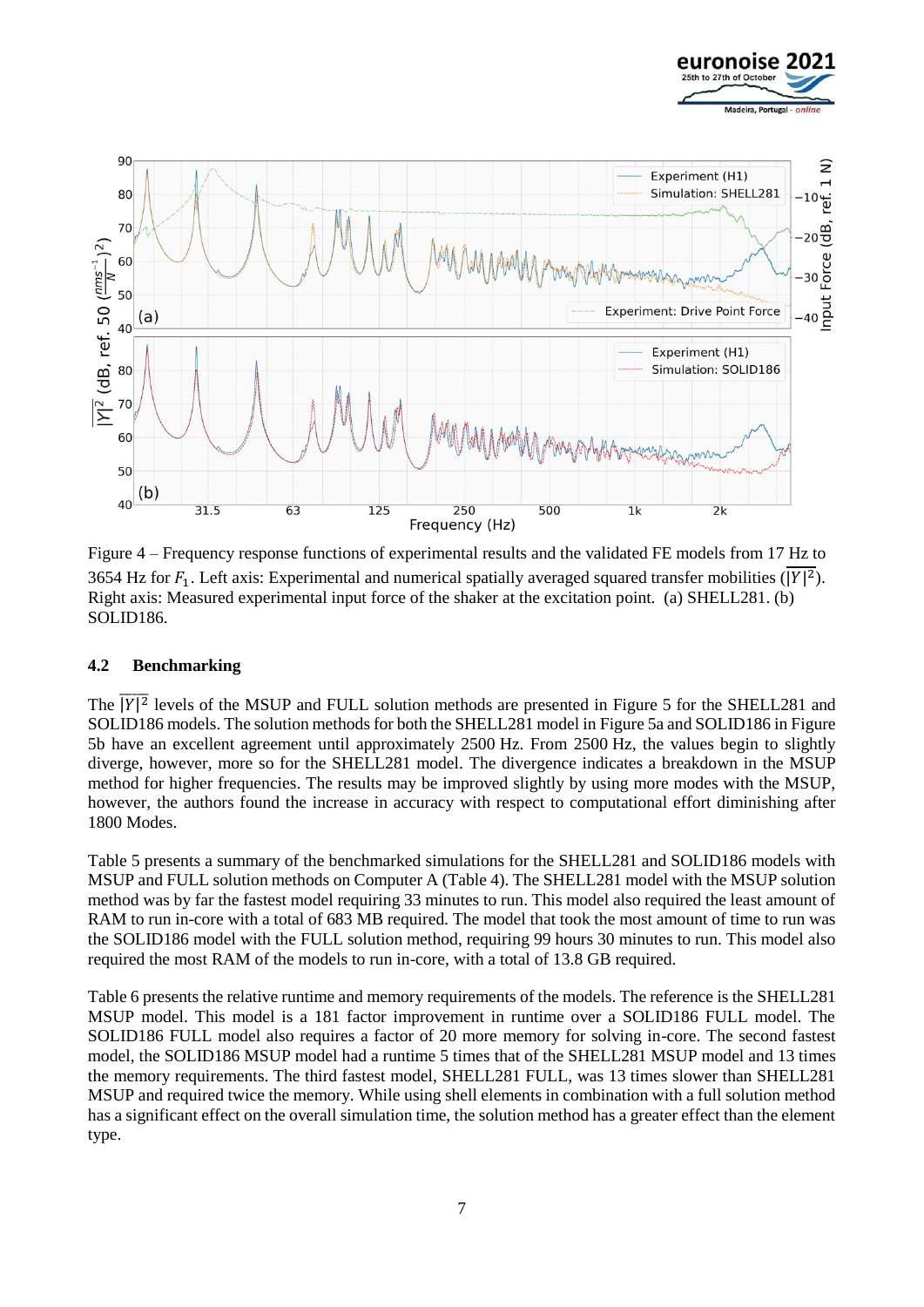

[Figure 6](#page-8-1) presents the  $|\overline{Y}|^2$  levels of the MSUP SHELL281 and SOLID186 models with linear and logarithmic solution intervals. The linear solution intervals are the same as those described in [Table 2,](#page-4-1) and the logarithmic intervals are described [Table 3.](#page-4-2) There is an excellent overall agreement, despite the logarithmic solution intervals having a far lower resolution in comparison to those of the linear solution intervals. [Table 7](#page-8-2) presents the solution times of the respective models with logarithmic solution intervals on Computer A and Computer B. A factor speed-up of approximately 2.5 is seen for the models, with the SHELL281 and SOLID186 models now requiring 12 and 67 minutes respectively to solve. In addition, comparing the respective models in [Figure](#page-7-0)  [5](#page-7-0) and [Figure 6,](#page-8-1) an improvement in the capturing of the  $|Y|^2$  levels is seen at low-frequencies for the logarithmic solution interval. On Computer B, another factor of 2 improvement in the runtimes is seen when solving the models. This improvement is likely due to the CPU on Computer B being 6.5 years newer than the CPU on Computer A. It is unlikely that the RAM or storage are the current bottlenecks on Computer A.



<span id="page-7-0"></span>Figure 5 – Comparison of the mode-superposition (MSUP) and full solution (FULL) methods' spatially averaged squared transfer mobilities ( $|Y|^2$ ) from 17 Hz to 3654 Hz for  $F_1$ . (a) SHELL281. (b) SOLID186.

| <b>Element Type</b>  | <b>Runtime (hr:min)</b>    | <b>RAM Required (GB)</b> |
|----------------------|----------------------------|--------------------------|
|                      | <b>Modal Superposition</b> |                          |
| SHELL281             | 0:33                       | 0.683                    |
| SOLID <sub>186</sub> | 2:30                       | 8.20                     |
|                      | <b>Full Method</b>         |                          |
| SHELL281             | 7:10                       | 1.22                     |
| SOLID <sub>186</sub> | 99:30                      | 13.8                     |

<span id="page-7-1"></span>Table 5 – Summary of the solution runtimes (Computer A) and minimum in-core memory requirements.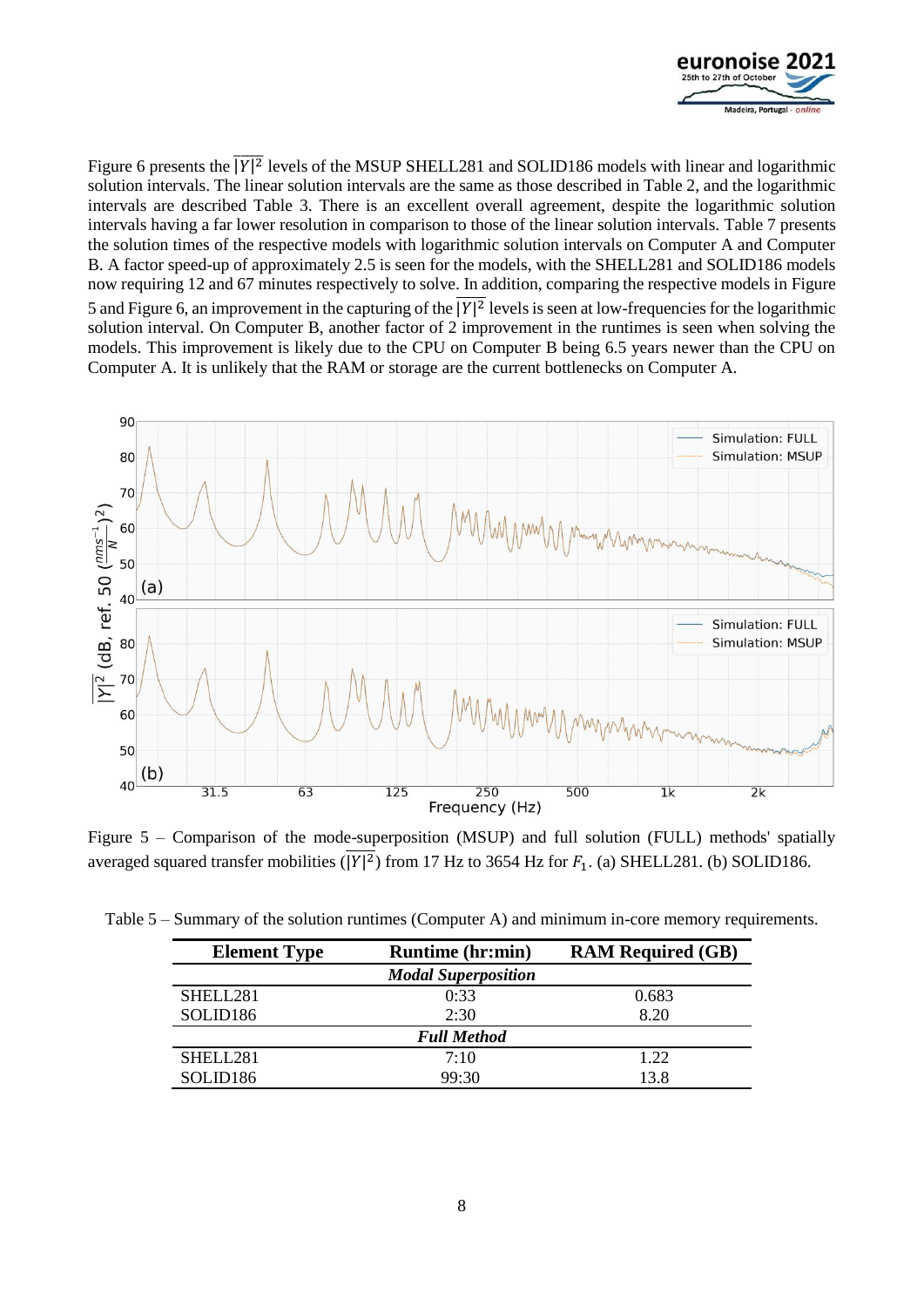



<span id="page-8-0"></span>Table 6 – Relative model runtime (Computer A) and minimum in-core memory requirements to the nearest whole number.

<span id="page-8-1"></span>Figure 6 – Comparison of a high frequency resolution model with linear solution intervals and a model with logarithmic solution intervals. Spatially averaged squared transfer mobilities ( $|Y|^2$ ) from 17 Hz to 3654 Hz for  $F_1$ . (a) SHELL281. (b) SOLID186.

<span id="page-8-2"></span>Table 7 – Mode-Superposition method runtimes for SHELL281 and SHELL186 models on two different computers with logarithmic solution intervals.

|                      | <b>Runtime</b> (hr:min) |            |  |  |
|----------------------|-------------------------|------------|--|--|
| <b>Element Type</b>  | Computer A              | Computer B |  |  |
| SHELL281             | 0:12                    | 0:06       |  |  |
| SOLID <sub>186</sub> | 07:،                    | 0:34       |  |  |

# **5 Conclusion**

This contribution has demonstrated experimentally validated and computationally efficient broadband models for CLT plates in the context of building acoustics. The study considered a frequency range until 3564 Hz, the upper bound of the nominal 3000 Hz one-third octave band.

On a several year-old CPU, the runtime optimised shell element model required 12 minutes and at least 638 MB RAM to solve. The runtime optimised solid element model required 67 minutes and at least 8.20 GB RAM to solve. On a one-and-a-half year-old CPU, the runtime improved by a factor of two, to 6 and 34 minutes